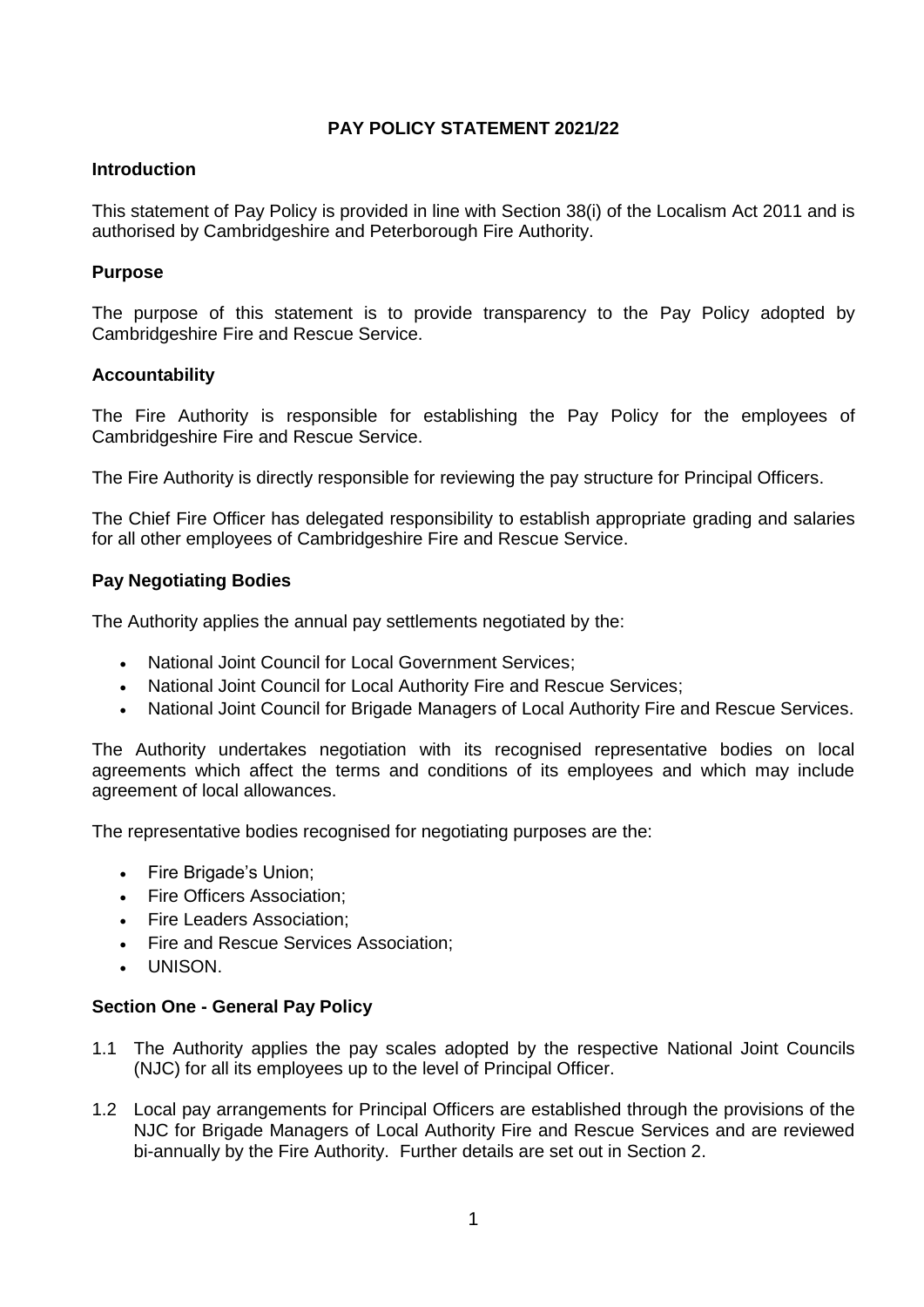- 1.3 The number and level of roles within the Service are determined by the Fire Authority on advice from the Chief Fire Officer.
- 1.4 Pay Policy reflects the different roles, duties and responsibilities undertaken by service employees. This is reflected in pay differentials between different groups of workers and between workers in the same pay group. The pay bands established are based on nationally applied role maps (operational employees) or grading bands established through a job evaluation process (professional support services employees).
- 1.5 Pay Policy reflects adherence to the principle of "equal pay for work of equal value". Since April 2018 the Service has complied with the requirements of the Equality Act 2010 and reported on any gender pay gaps; it will continue to do this annually and is committed to taking relevant action to reduce any such gaps.
- 1.6 In applying its policy, the Authority will work to eliminate any elements which may, directly or indirectly, discriminate unfairly on the grounds of sex, race, colour, nationality, ethnic or national origin, age, marital status, having dependants, sexual orientation, gender reassignment, religion or belief, trade union activity, disability or any other factors. Parttime workers receive the same pay and remuneration as full-time workers undertaking the same job role on a pro-rata basis.

#### Generic Pay Information

1.7 Pay multiples

The idea of publishing the ratio of the pay of an organisation's top earner to that of its lowest earner has been recommended in order to support the principles of Fair Pay (Will Hutton 2011) and transparency.

The current lowest ratio is 1:7.69; this will be monitored each year within the Statement of Pay Policy.

#### **Section Two - Pay Policy for Principal Officers**

#### 2.1 General Principles

- 2.1.1 National pay awards negotiated by the NJC for Brigade Managers of Local Authority Fire and Rescue Services are applied by the Authority on an annual basis. This represents a cost of living increase.
- 2.1.2 The Performance Review Committee undertakes an annual review of performance, in accordance with the performance system in place for Principal Officers (Chief Fire Officer, Deputy Chief Executive and Assistant Chief Officer). Members of this Committee agree a series of objectives at the start of the financial year; these objectives are formally assessed by the Committee at the end of the financial year.
- 2.1.3Performance related pay for Area Commanders was paid in 2020/21 at a rate of 4% of their basic pay plus flexi and Group Commanders were paid 2.25% of their basic pay plus flexi, weekend resilience and positive hours.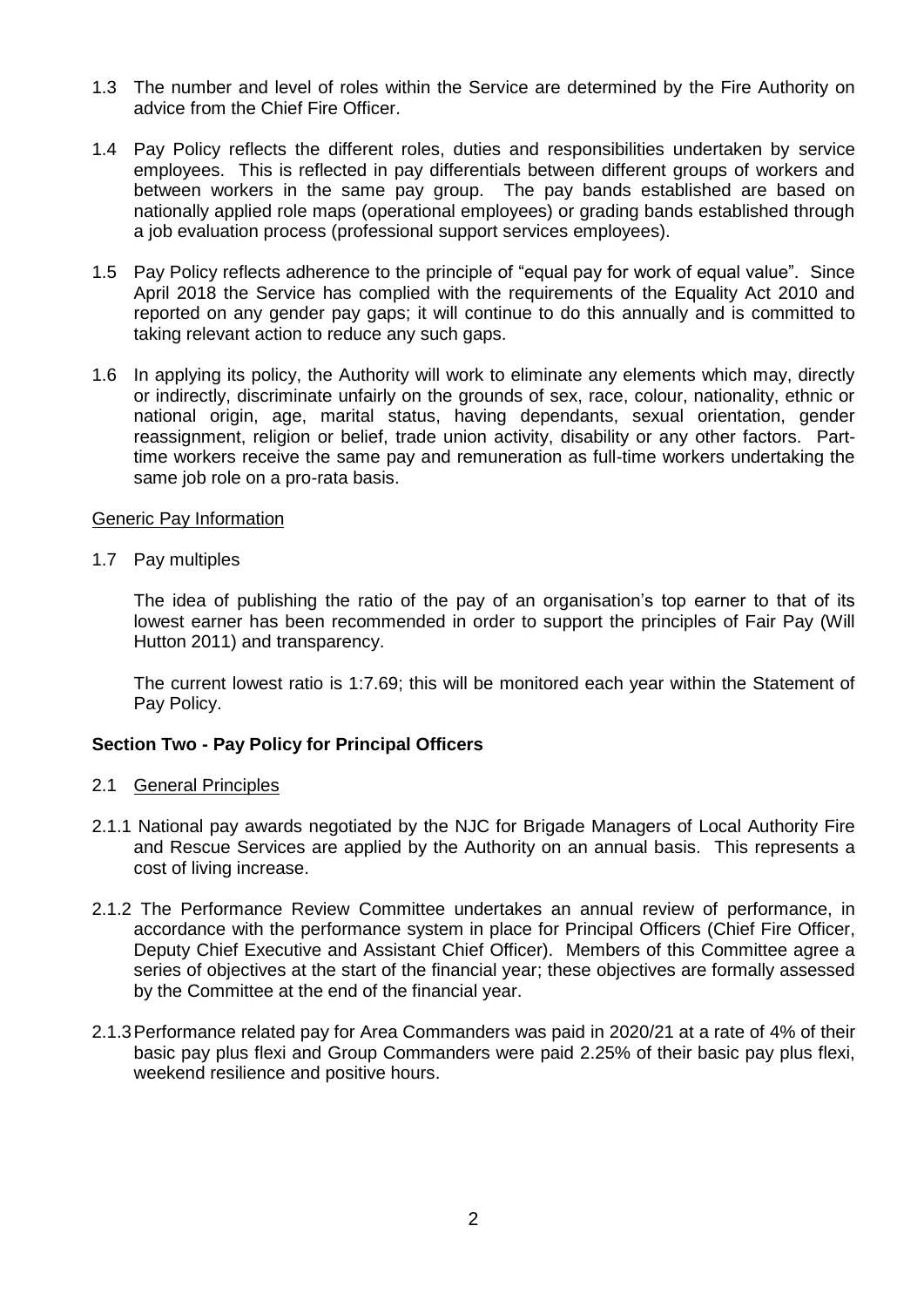### 2.2 Establishing the Pay of the Chief Fire Officer

- 2.2.1 The base salary for the Chief Fire Officer role at Cambridgeshire Fire and Rescue Service is currently set at £151,555 per annum. This is established through a local pay review, details of which are set out below.
- 2.2.2 Additionally a car is provided for operational and business use and where applicable, pension contributions are paid at the appropriate rates as detailed in Paragraph 3.7.1.

# 2.3 Local Pay Review

2.3.1 In 2008 the Authority, through its Performance Review Committee, approved a methodology for the review of Principal Officer pay based upon a comparator for the role of Chief Fire Officer. The review compared the pay levels of fire and rescue authorities and established a benchmark salary. This was updated in 2016 when the current Chief Fire Officer was appointed. In 2020/21, the Performance Review Committee approved a 2% correct cost of living pay increase.

# 2.4 Other Principal Officer Pay

- 2.4.1 The Authority has established a policy that Principal Officer roles below that of Chief Fire Officer are paid as follows:
	- Deputy Chief Executive £132,134
	- Assistant Chief Fire Officer £123,000

Salaries of newly appointed Officers will be reviewed and determined in line with the conditions of the local pay review.

- 2.5 Publication of Principal Officer Pay
- 2.5.1 Details of Principal Officer Pay are published on the Cambridgeshire Fire and Rescue Service internet site and can be found by clicking on the section Home – Transparency – Senior Officer Pay.

#### 2.6 Principal Officer – Internal Pay Comparators

- 2.6.1 In 2020/21, the lowest paid role within the Service was £19,698 (full time equivalent); the highest paid role within the Service was £151,555 The Service does not have a policy of direct correlation between the highest and lowest paid roles (it does not apply a pay multiple in establishing Principal Officer pay).
- 2.6.2 The ratio of pay between the highest paid employee of the Service is set out in Paragraph 1.7 above.
- 2.6.3 The pay, including rota allowances, of the most senior officer below Principal Officer (Area Commander) is 52% (with CPD) of Chief Fire Officer pay.
- 2.6.4 The pay of the most senior professional support services role below Principal Officer is 41% of Chief Fire Officer pay.
- 2.6.5 It should be taken into account that the salaries of Principal Officers and other flexible duty officers include an allowance for the associated additional responsibility and hours of work required to provide duty cover on a 24/7, 365 basis.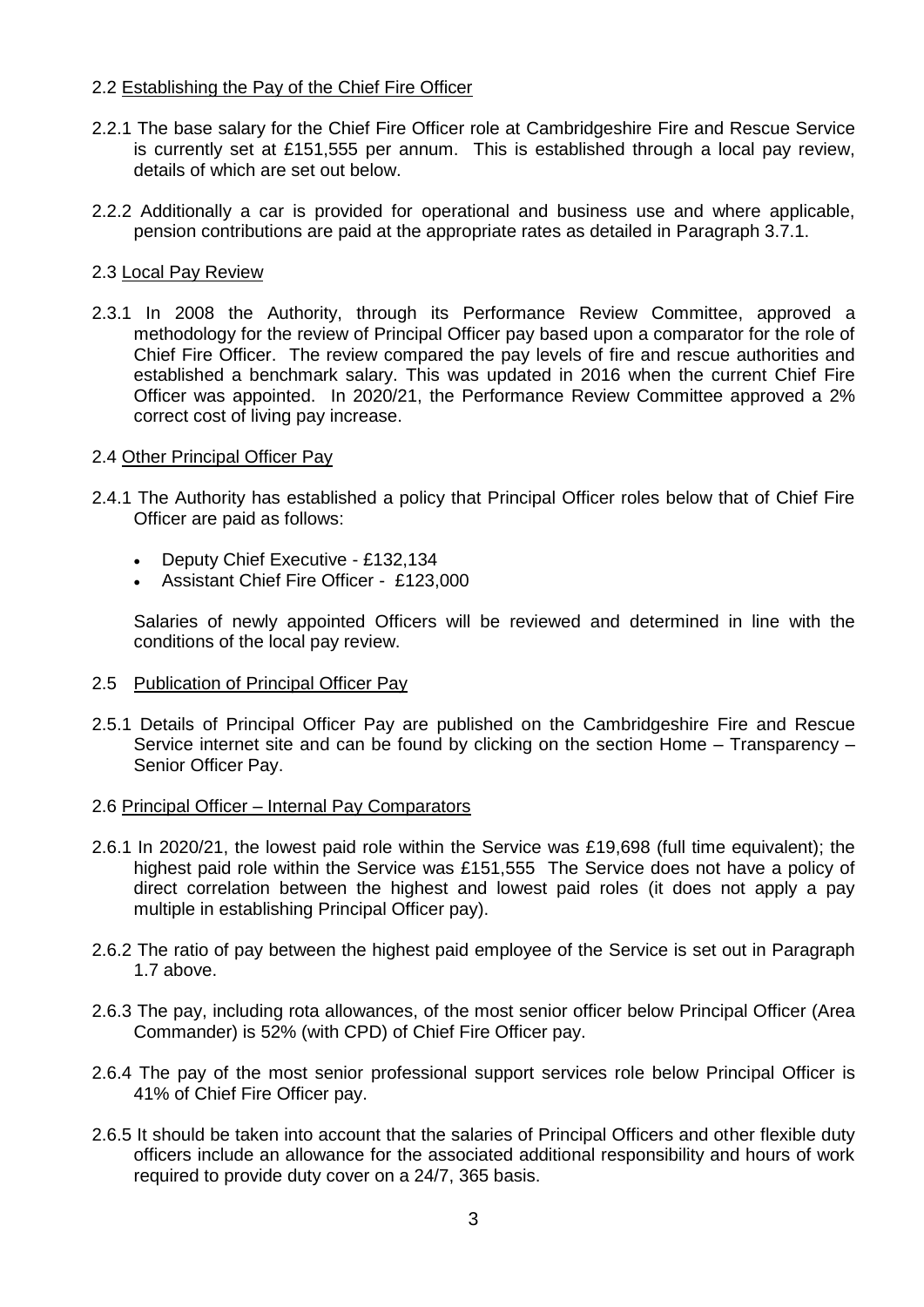# 2.7 Severance Payments

2.7.1 Principal Officers are subject to the same severance arrangements as other service employees; these are set out in more detail in Section 6.

# **Section Three - Pay Policy for Firefighters**

- 3.1 This policy applies to wholetime and On-Call firefighters and combined control staff.
- 3.2 National pay awards negotiated by the NJC for firefighters of Local Authority Fire and Rescue Services are applied by the Authority on an annual basis. This represents a cost of living increase. A 2% pay award was applied by the NJC for Local Authority Fire and Rescue Services in 2020/21.
- 3.3 Pay is based upon the role undertaken and the stage of competence of each individual for example, trainee, in development and competent.
- 3.4 A formal assessment of individuals is undertaken at each stage of development before moving to the next salary level. Maintenance of competence is a requirement at all levels of the Service and is reviewed annually.
- 3.5 Progression between roles is subject to a competitive selection process.

# 3.6 **On-Call Duty System**

3.6.1 Employees employed on the On-Call duty system are paid an annual retaining fee based on their availability and receive subsequent payments based on attendance at incidents and other activity including attendance at drill nights, disturbance fees, turnout fees, attendance and training fees, other authorised duties and compensation for loss of earnings. All payments are made in line with nationally agreed pay scales and rates.

#### 3.7 **Other Allowances and Payments**

- 3.7.1 Pension contributions. The Service makes an employer contribution to the Firefighters Pension Scheme of 37.3% of salary (1992 scheme), 27.4% of salary (2006 scheme) or 28.8% of salary (2015 scheme). The employee made a contribution in 2020/21 of between 11% and 17% (1992 scheme), 8.5% and 12.5% (2006 scheme) or 11% and 14.5% of pensionable pay for the 2015 scheme. Combined control staff contributions are detailed at Paragraph 4.7.1.
- 3.7.2 Flexible duty payment. Under national conditions of service, a flexible duty payment is made to Station Commanders, Group Commanders and Area Commanders who provide flexible duty cover on a 24/7 rota basis and who are available to attend emergency incidents when required and provide Duty Officer cover. This is paid at an allowance of 20% of base salary.
- 3.7.3 Area Commander rota payment. Under local arrangements, Area Commanders are paid an additional 9% for additional responsibilities carried out under their shared operational duties rota with Bedfordshire Fire and Rescue Service.
- 3.7.4 Acting up. An allowance is paid on a daily basis where employees temporarily undertake the duties of a higher graded role. This is paid at the rate applicable to the role being undertaken; employees must be qualified to undertake the higher level role.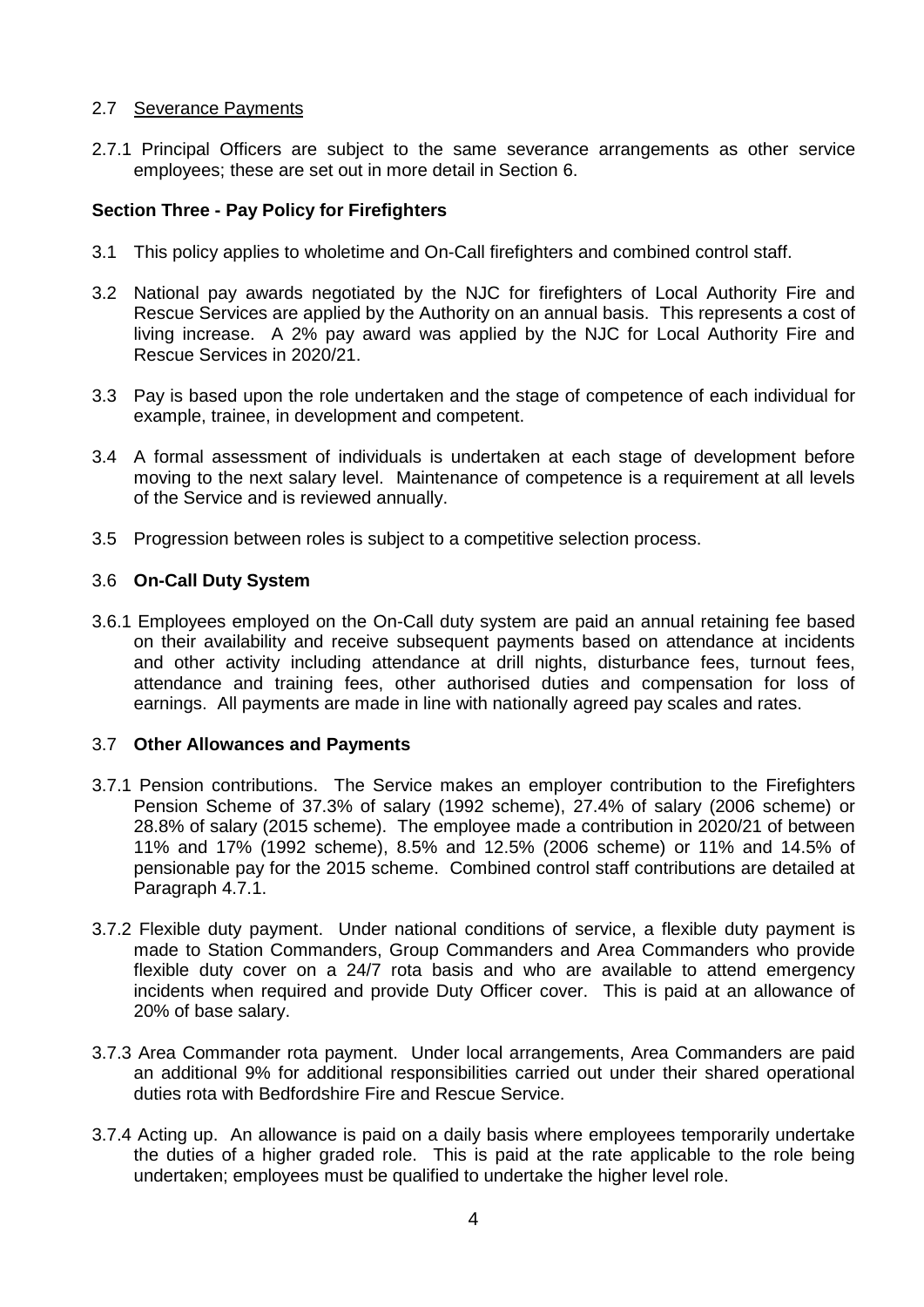- 3.7.5 Overtime rates. These are paid for roles below Station Commander at time and a half or double time on public holidays or time may be granted in lieu at the appropriate enhanced rate. We also pay pre-arranged overtime which would be at single time for Cambridgeshire Fire and Rescue Service meetings and voluntary development training courses or overtime rates for mandatory critical need courses.
- 3.7.6 Detachments. We pay overtime for travelling time for standby duties (when operational employees are required to provide cover at other stations) based on a matrix depending on station travelled to.
- 3.7.7 Recall to duty. These are paid at a minimum of three hours at double time rates.
- 3.7.8 Continuous Professional Development Payment (CPD). Under national conditions of service, a CPD payment is approved annually on an individual basis for employees with more than five years of service (since attaining competence in role). It is an annual payment of £594 (up to 30/6/20) then £606 for wholetime and for On-Call it is pro-rata based on availability (100%/75%/50%/25%). The payment is made by application and authorised at middle or senior management level. To be eligible, an individual must demonstrate evidence of CPD over and beyond that required for competence and have a good attendance, performance and disciplinary record.
- 3.7.9 Additional Responsibility Allowance (ARA). We pay Training Centre employees 5% of basic pay (non pensionable) for providing weekend training courses. We also pay Officers with a HDIM qualification £500 per annum (paid monthly) and firefighters with the 'Safe to Ride' qualification £500 per annum (paid monthly). We pay On-Call Watch Commanders for additional administration duties, equivalent to one hour per week (paid monthly).
- 3.7.10 Local resilience payment. A local payment is made for employees, at Station/Group Commander level, volunteering to provide operational cover for periods when the Service struggles to provide an operational response owing to external factors for example, industrial action. Current payments are £1046.01 per person per annum.
- 3.7.11 Travel allowance. A local allowance to cover additional travel costs when an operational employee is compulsorily transferred to another work base including substantive and temporary promotion. A payment is made of the difference in mileage undertaken and is paid for four years (compulsory transfer). We also pay our professional support service employees an excess travel payment for the mileage as well as a travelling time allowance.
- 3.7.12 Reimbursement of medical fees. This only applies to employees whose service commenced before November 1994. The reimbursement of fees covers dental, optical and prescription fees and is paid at NHS rates.
- 3.7.13 Holiday Pay. Any entitlement to holiday pay will be paid annually.

### **Section Four - Pay Policy for Professional Support Services Roles**

- 4.1 This policy applies to employees covered by the NJC for Local Government Services and includes all non-operational staff.
- 4.2 National pay awards negotiated by the NJC for Local Government Services are applied by the Authority on an annual basis and represent a cost of living increase. A 2.75% pay award was applied by the NJC for Local Government Services from 1 April 2020 to 31 March 2021 (except those on management band pay scales, see Paragraph 4.6).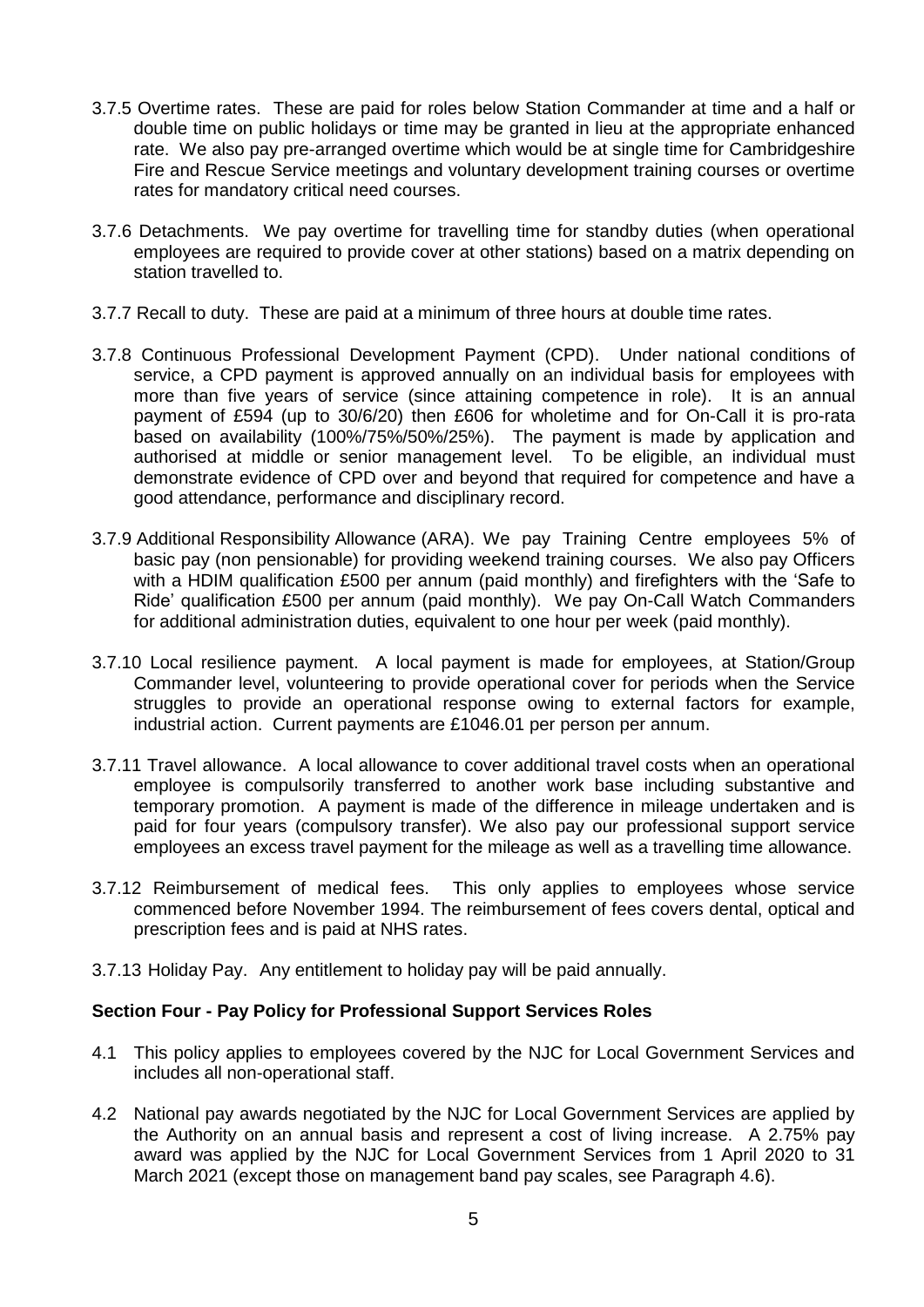- 4.3 The pay structure for non-management band professional support staff is aligned to a spinal column point system. Spinal column points are configured into groups to provide incremental pay points. The incremental rises occur on 1 April and employees progress incrementally through their respective grade until they reach the maximum point.
- 4.4 In 2020, Cambridgeshire Fire and Rescue Service implemented a new management band pay scale for professional support staff in order to replace the previous wide and significantly overlapping management pay bands with narrower bands which have no overlap and even, incremental steps, with an equal number of steps within each grade. The new management band pay structure resulted from the recommendations of an independent equal pay audit undertaken in 2019. Movement along the existing pay grade is not automatic but depends on assessment against prevailing market rates for similar roles and must be authorised by the Deputy Chief Executive. A 2% cost of living pay award was applied to the management band pay scale from 1 April 2020 to 31 March 2021.
- 4.5 Starting salary for non-management band roles may be uplifted along the incremental structure if experience and knowledge warrant this approach. Starting salary on management band scales (which each cover 16 scale points) may exceptionally be uplifted beyond the top of the lower quartile, if experience and market pressures warrant this, at the discretion of the relevant Chief Officer. Where this is the case, justification will be recorded by the recruitment team. Movement between grades is through a competitive selection process*.*
- 4.6 Cambridgeshire Fire and Rescue Service apply the Hay analytical job evaluation process that systematically ranks each job objectively and fairly. The Hay Group evaluation system is a recognised best practice, non-discriminatory method of ranking jobs against a predetermined scale. The evaluation process assesses all roles and allocates an appropriate grade according to the duties and responsibilities undertaken. A review of the grading of a role is undertaken where permanent, substantial and material changes have increased the level of duties and responsibilities attached to the role. Any substantive changes to grade or pay scale must be authorised by the Deputy Chief Executive.

#### 4.7 **Other Allowances and Payments**

- 4.7.1 Pension contributions. The Service makes an employer contribution of 18.6% of salary for all members of the Local Government Pension Scheme. The employee will make a contribution of between 5.5% and 12.5% of pensionable pay depending on their salary band.
- 4.7.2 Additional responsibility. An allowance, at the discretion of the Deputy Chief Executive, may be requested and paid if an employee is required to fill a higher level role.
- 4.7.3 Honorarium. A discretionary payment may be made, with the approval the Deputy Chief Executive, for duties undertaken outside of the normal job requirements for an extended period of time.
- 4.7.4 On-Call. Employees required to attend work outside of normal office hours or to be on-call are paid an allowance depending on the nature of the arrangements.
- 4.7.5 Disturbance. An allowance is paid when an employee is required to move work location (see also Paragraph 3.7.11).
- 4.7.6 Holiday Pay. Any entitlement to holiday pay will be paid annually.